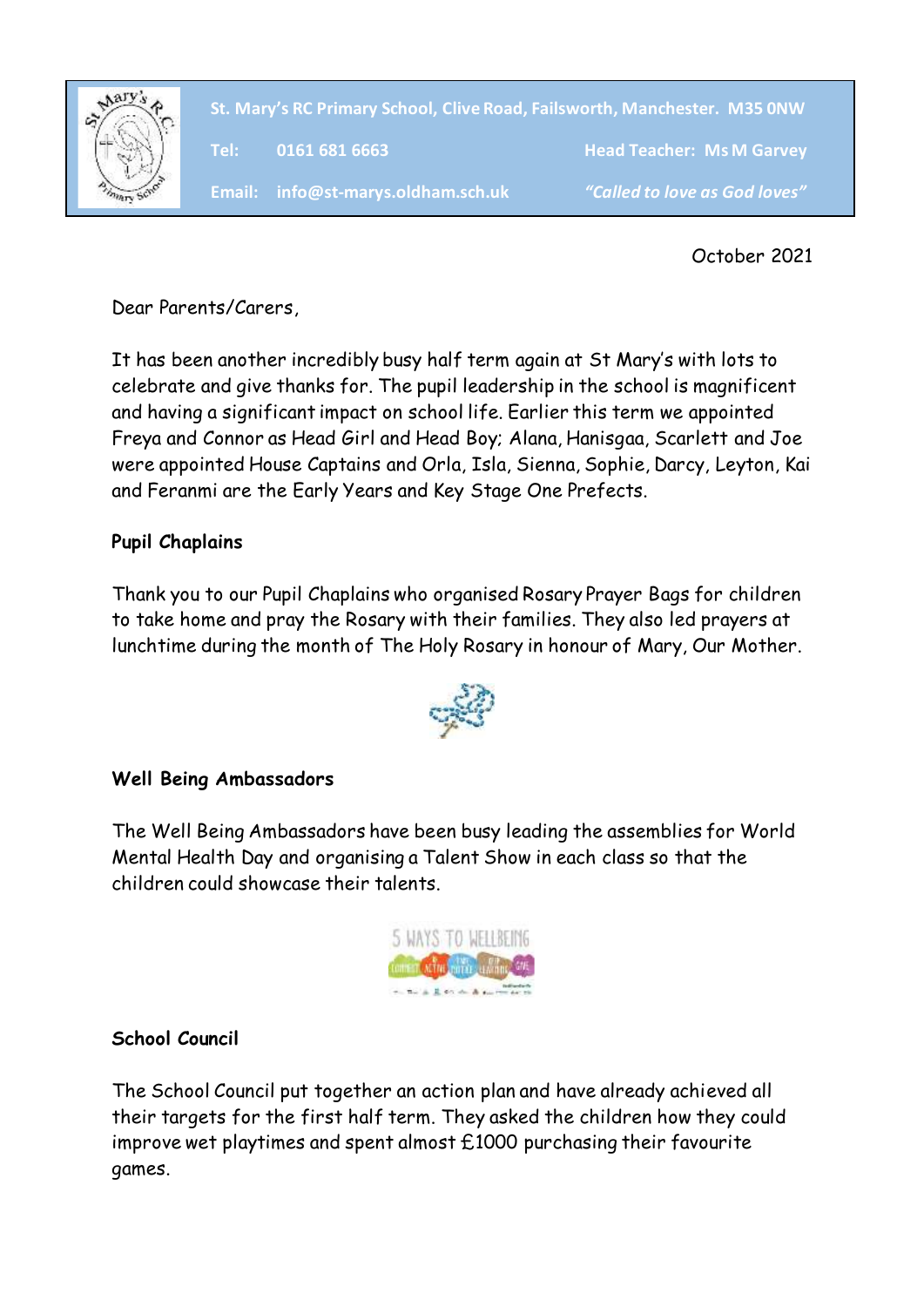I would like to say a special thank you to the School Council for organising The Day of the Dead celebrations. The children looked amazing in their skeleton costumes and the class shrines to their loved ones was a fitting way to celebrate and keep their memories alive.



## **Laudato Si**

Our Laudato Si Committee met for the first time last week. They are responding to Pope Francis' message to care for our common home and will be looking at ways we can do this around school. All eyes will be on Glasgow next week when world leaders meet to discuss the challenges of climate change.



Well done to our Year One children who organised a harvest food collection for Cafod, their chosen class charity. They came to school in green on Family Fast Day to celebrate "Go Green for Cafod". The food collected was gratefully received by The Lalley Centre that does incredible work supporting families in need within our Diocese.



### **School Improvement**

I am delighted to be able to report that during the half term break, external doors will be fitted to Miss Whitehead's and Mrs McFee's classrooms. This will improve fire safety in school as children will exit the building from their own classrooms rather than several classes through the cloakroom.

### **Punctuality**

In Early Years and KS1 the day starts with phonics lessons, the building blocks of early reading. In KS2 the day starts with a "Get Set Go" mathematics activity where they practise the mental maths strategies required for the